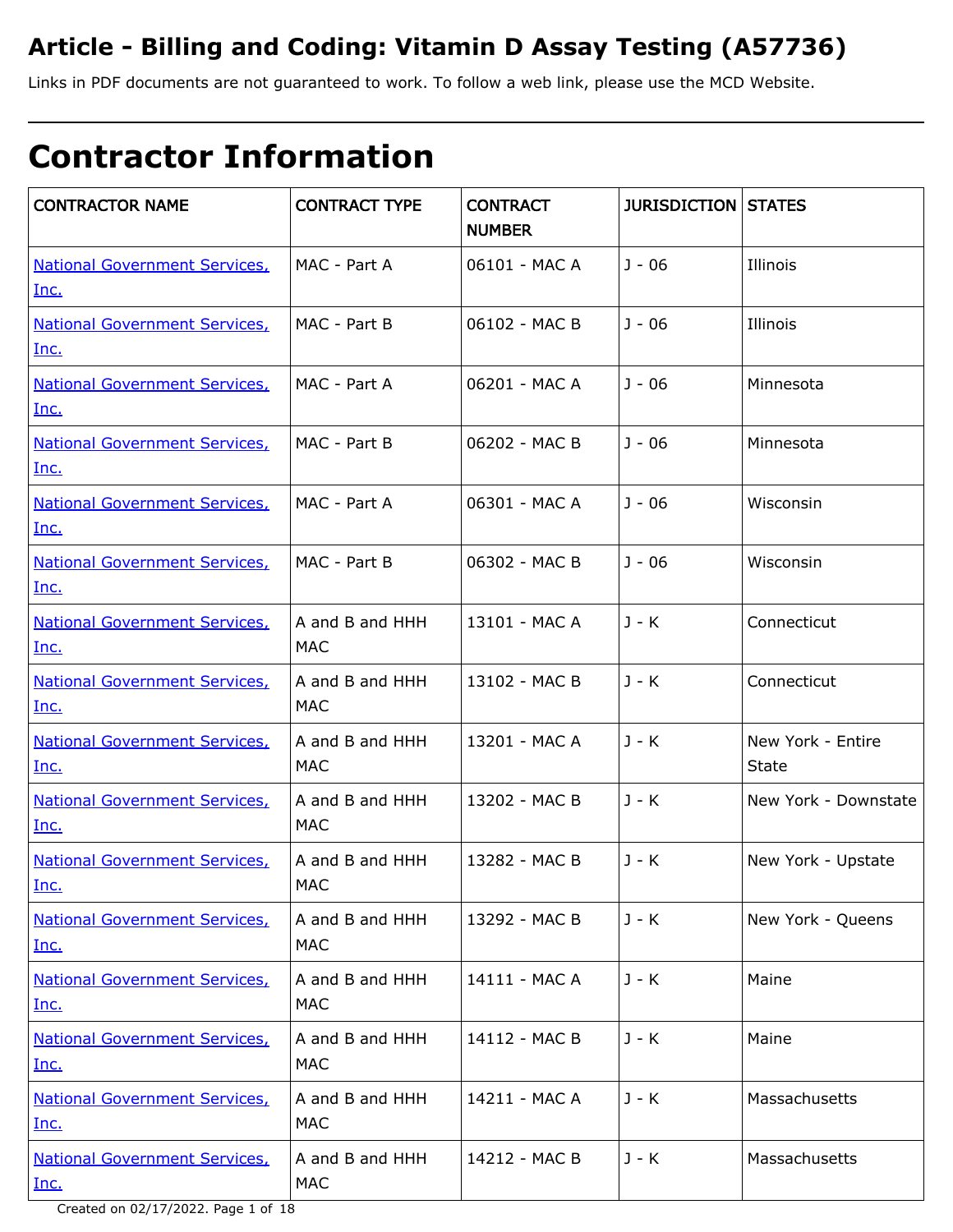| <b>CONTRACTOR NAME</b>                       | <b>CONTRACT TYPE</b>    | <b>CONTRACT</b><br><b>NUMBER</b> | <b>JURISDICTION STATES</b> |               |
|----------------------------------------------|-------------------------|----------------------------------|----------------------------|---------------|
| <b>National Government Services,</b><br>Inc. | A and B and HHH<br>MAC. | 14311 - MAC A                    | $J - K$                    | New Hampshire |
| <b>National Government Services</b><br>Inc.  | A and B and HHH<br>MAC  | 14312 - MAC B                    | $J - K$                    | New Hampshire |
| <b>National Government Services,</b><br>Inc. | A and B and HHH<br>MAC  | 14411 - MAC A                    | $J - K$                    | Rhode Island  |
| <b>National Government Services,</b><br>Inc. | A and B and HHH<br>MAC  | 14412 - MAC B                    | $J - K$                    | Rhode Island  |
| <b>National Government Services,</b><br>Inc. | A and B and HHH<br>MAC  | 14511 - MAC A                    | $J - K$                    | Vermont       |
| <b>National Government Services,</b><br>Inc. | A and B and HHH<br>MAC  | 14512 - MAC B                    | $J - K$                    | Vermont       |

# **Article Information**

# **General Information**

**Article ID**

A57736

#### **Article Title**

Billing and Coding: Vitamin D Assay Testing

**Article Type** Billing and Coding

**Original Effective Date** 11/14/2019

**Revision Effective Date** 10/01/2021

**Revision Ending Date** N/A

**Retirement Date** N/A

### **AMA CPT / ADA CDT / AHA NUBC Copyright Statement**

CPT codes, descriptions and other data only are copyright 2021 American Medical Association. All Rights Reserved. Applicable FARS/HHSARS apply.

Fee schedules, relative value units, conversion factors and/or related components are not assigned by the AMA, are not part of CPT, and the AMA is not recommending their use. The AMA does not directly or indirectly practice medicine or dispense medical services. The AMA assumes no liability for data contained or not contained herein.

Current Dental Terminology © 2021 American Dental Association. All rights reserved.

Copyright © 2013 - 2021, the American Hospital Association, Chicago, Illinois. Reproduced by CMS with permission. No portion of the American Hospital Association (AHA) copyrighted materials contained within this publication may be copied without the express written consent of the AHA. AHA copyrighted materials including the UB-04 codes and descriptions may not be removed, copied, or utilized within any software, product, service, solution or derivative work without the written consent of the AHA. If an entity wishes to utilize any AHA materials, please contact the AHA at 312- 893-6816. Making copies or utilizing the content of the UB-04 Manual, including the codes and/or descriptions, for internal purposes, resale and/or to be used in any product or publication; creating any modified or derivative work of the UB-04 Manual and/or codes and descriptions; and/or making any commercial use of UB-04 Manual or any portion thereof, including the codes and/or descriptions, is only authorized with an express license from the American Hospital Association. To license the electronic data file of UB-04 Data Specifications, contact Tim Carlson at (312) 893- 6816. You may also contact us at ub04@aha.org.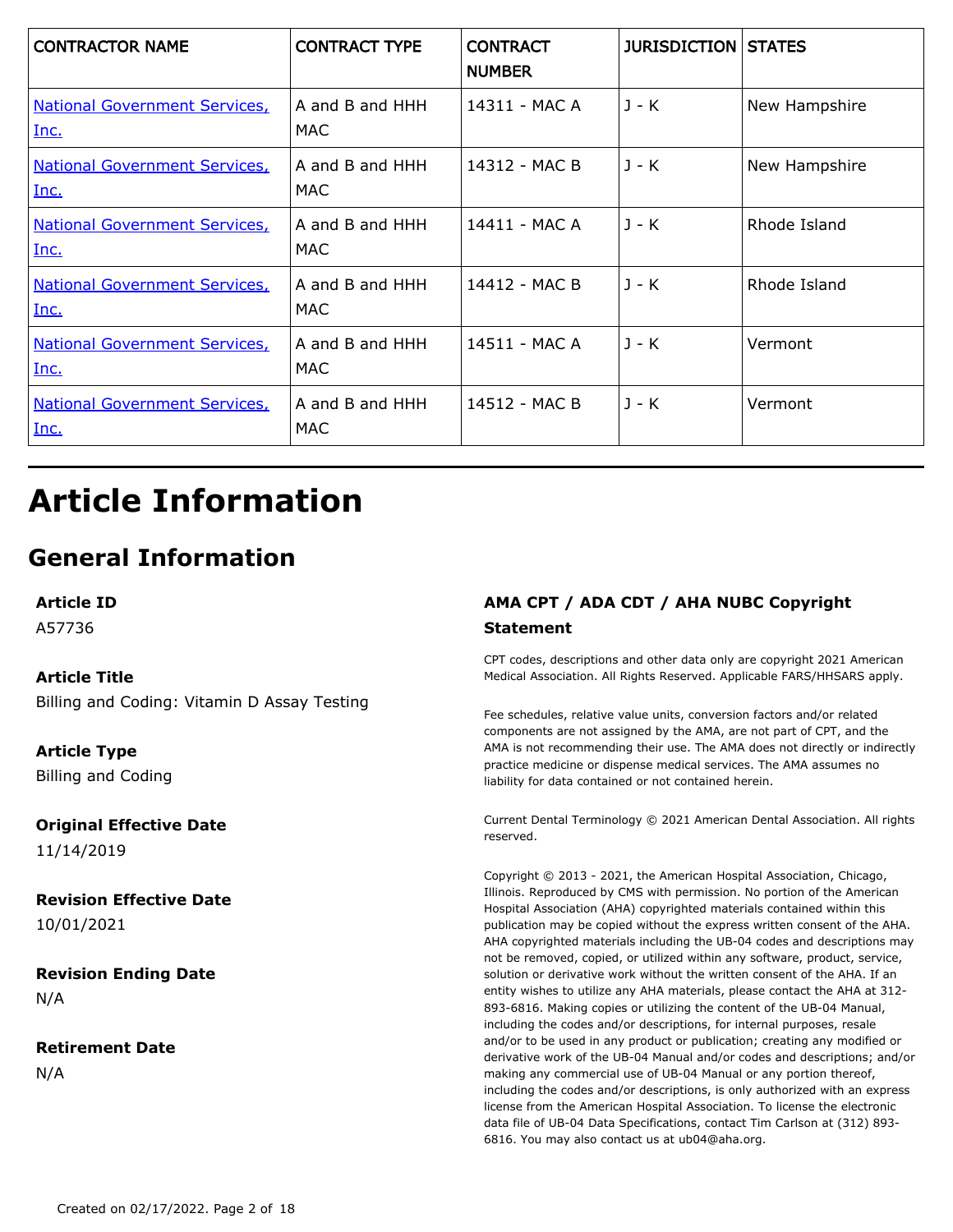## **CMS National Coverage Policy**

Title XVIII of the Social Security Act, Section 1862(a)(1)(A) states that no Medicare payment shall be made for items or services which are not reasonable and necessary for the diagnosis or treatment of illness or injury.

Title XVIII of the Social Security Act, Section 1862(a)(7). This section excludes routine physical examinations.

Title XVIII of the Social Security Act, Section 1833(e) states that no payment shall be made to any provider for any claim that lacks the necessary information to process the claim.

42CFR410.32(a) requires a clinical diagnostic test be ordered by the physician who is treating the patient for a specific medical problem and uses the results in the management of the beneficiary's specific problem.

MBPM Internet Only Manual (IOM 100-02), Chapter 6, Section 20.4.3 applies 42CFR410.32 to hospitals.

## **Article Guidance**

#### **Article Text**

This article contains coding or other guidelines that complement the local coverage determination (LCD) for Vitamin D Assay Testing.

#### **Coding Information:**

Procedure codes may be subject to National Correct Coding Initiative (NCCI) edits or OPPS packaging edits. Refer to NCCI and OPPS requirements prior to billing Medicare.

For services requiring a referring/ordering physician, the name and NPI of the referring/ordering physician must be reported on the claim.

A claim submitted without a valid ICD-10-CM diagnosis code will be returned to the provider as an incomplete claim under Section 1833(e) of the Social Security Act.

The diagnosis code(s) must best describe the patient's condition for which the service was performed.

#### **Documentation**

- Documentation must justify the test(s) chosen for a particular disease entity. Various component sources of 25-OH Vitamin D, such as stored D or diet-derived D, should not be billed separately.
- If Vitamin D level is between 20 and 50 ng/ml and patient is clinically stable, documentation in the patient's medical record for repeat testing must clearly indicate the necessity of the test.

# **Coding Information**

#### **CPT/HCPCS Codes**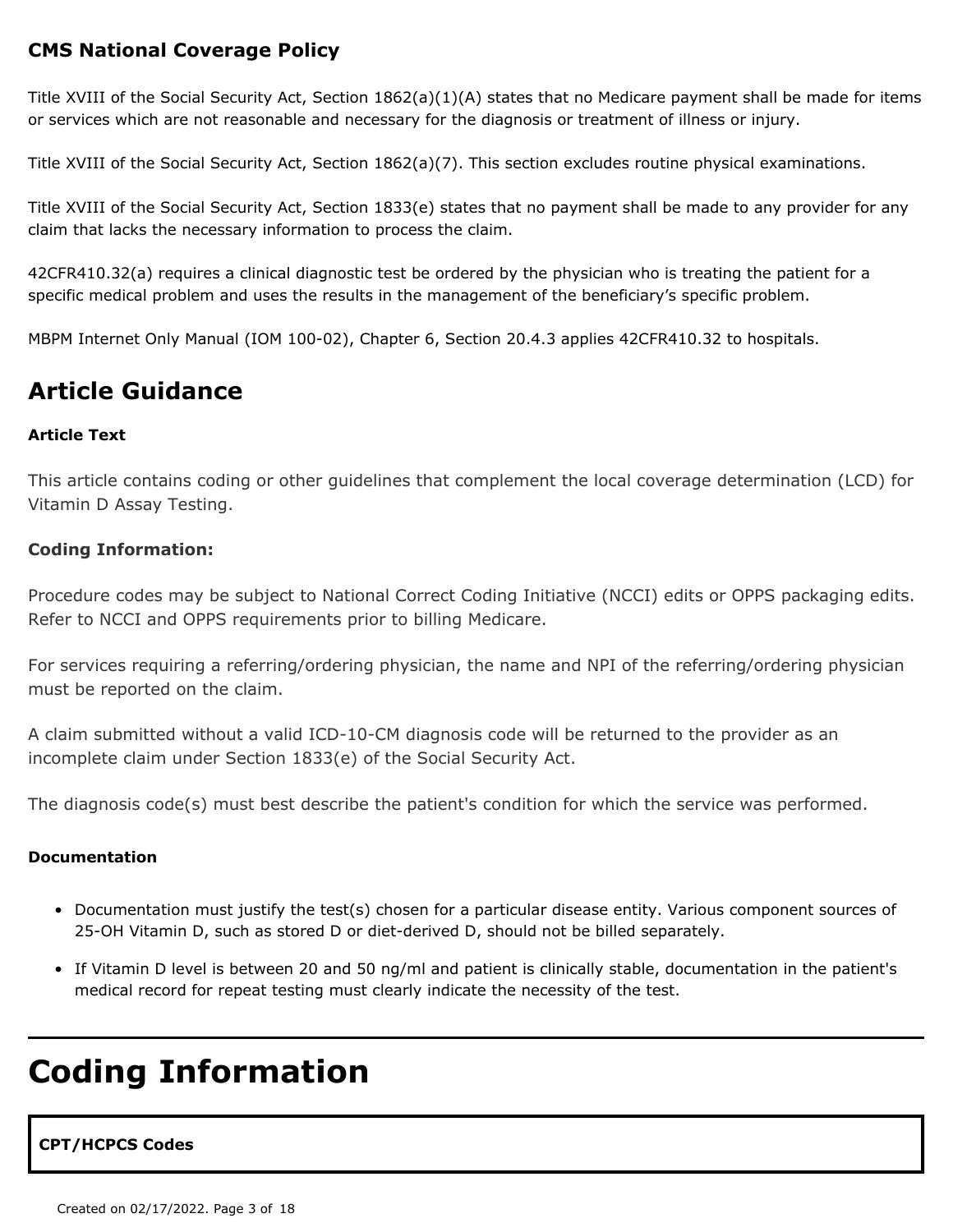#### **Group 1 Paragraph:**

Italicized and/or quoted material is excerpted from the American Medical Association, *Current Procedural Terminology (CPT)* codes.

#### **Group 1 Codes:** (2 Codes)

| CODE  | <b>DESCRIPTION</b>                                             |
|-------|----------------------------------------------------------------|
| 82306 | VITAMIN D; 25 HYDROXY, INCLUDES FRACTION(S), IF PERFORMED      |
| 82652 | VITAMIN D; 1, 25 DIHYDROXY, INCLUDES FRACTION(S), IF PERFORMED |

#### **CPT/HCPCS Modifiers**

N/A

#### **ICD-10-CM Codes that Support Medical Necessity**

**Group 1 Paragraph:**

#### **The following ICD-10-CM codes support the medical necessity of CPT code 82306**

#### **Group 1 Codes:** (622 Codes)

| <b>CODE</b> | <b>DESCRIPTION</b>                           |
|-------------|----------------------------------------------|
| A15.0       | Tuberculosis of lung                         |
| A15.4       | Tuberculosis of intrathoracic lymph nodes    |
| A15.5       | Tuberculosis of larynx, trachea and bronchus |
| A15.6       | Tuberculous pleurisy                         |
| A15.7       | Primary respiratory tuberculosis             |
| A15.8       | Other respiratory tuberculosis               |
| A17.0       | Tuberculous meningitis                       |
| A17.1       | Meningeal tuberculoma                        |
| A17.81      | Tuberculoma of brain and spinal cord         |
| A17.82      | Tuberculous meningoencephalitis              |
| A17.83      | Tuberculous neuritis                         |
| A17.89      | Other tuberculosis of nervous system         |
| A18.01      | Tuberculosis of spine                        |
| A18.02      | Tuberculous arthritis of other joints        |
| A18.03      | Tuberculosis of other bones                  |
| A18.09      | Other musculoskeletal tuberculosis           |

Created on 02/17/2022. Page 4 of 18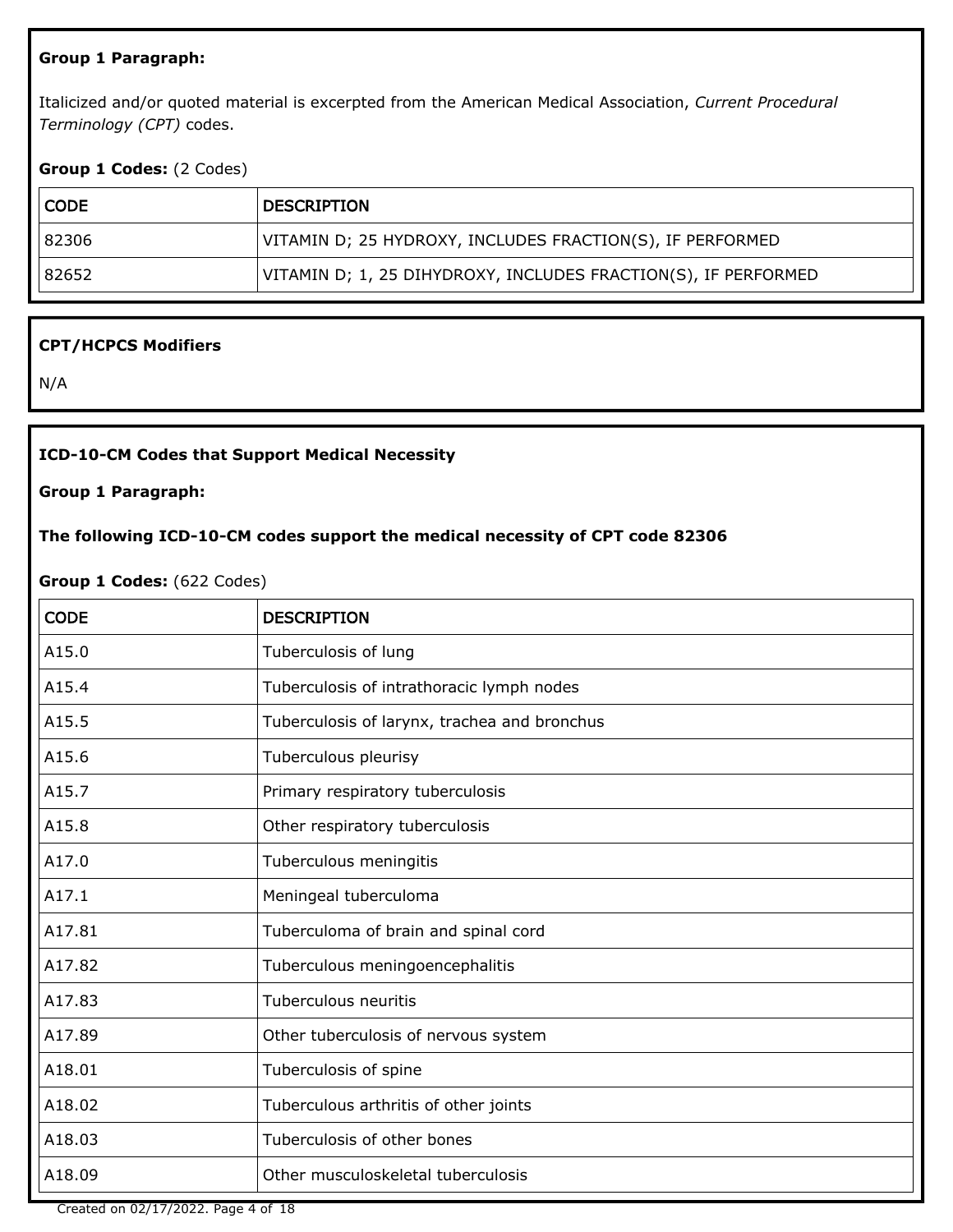| <b>CODE</b> | <b>DESCRIPTION</b>                                               |
|-------------|------------------------------------------------------------------|
| A18.11      | Tuberculosis of kidney and ureter                                |
| A18.12      | Tuberculosis of bladder                                          |
| A18.13      | Tuberculosis of other urinary organs                             |
| A18.14      | Tuberculosis of prostate                                         |
| A18.15      | Tuberculosis of other male genital organs                        |
| A18.16      | Tuberculosis of cervix                                           |
| A18.17      | Tuberculous female pelvic inflammatory disease                   |
| A18.18      | Tuberculosis of other female genital organs                      |
| A18.2       | Tuberculous peripheral lymphadenopathy                           |
| A18.31      | Tuberculous peritonitis                                          |
| A18.32      | Tuberculous enteritis                                            |
| A18.39      | Retroperitoneal tuberculosis                                     |
| A18.4       | Tuberculosis of skin and subcutaneous tissue                     |
| A18.51      | Tuberculous episcleritis                                         |
| A18.52      | Tuberculous keratitis                                            |
| A18.53      | Tuberculous chorioretinitis                                      |
| A18.54      | Tuberculous iridocyclitis                                        |
| A18.59      | Other tuberculosis of eye                                        |
| A18.6       | Tuberculosis of (inner) (middle) ear                             |
| A18.7       | Tuberculosis of adrenal glands                                   |
| A18.81      | Tuberculosis of thyroid gland                                    |
| A18.82      | Tuberculosis of other endocrine glands                           |
| A18.83      | Tuberculosis of digestive tract organs, not elsewhere classified |
| A18.84      | Tuberculosis of heart                                            |
| A18.85      | Tuberculosis of spleen                                           |
| A18.89      | Tuberculosis of other sites                                      |
| A19.0       | Acute miliary tuberculosis of a single specified site            |
| A19.1       | Acute miliary tuberculosis of multiple sites                     |
| A19.2       | Acute miliary tuberculosis, unspecified                          |
| A19.8       | Other miliary tuberculosis                                       |
| B38.0       | Acute pulmonary coccidioidomycosis                               |
| B38.1       | Chronic pulmonary coccidioidomycosis                             |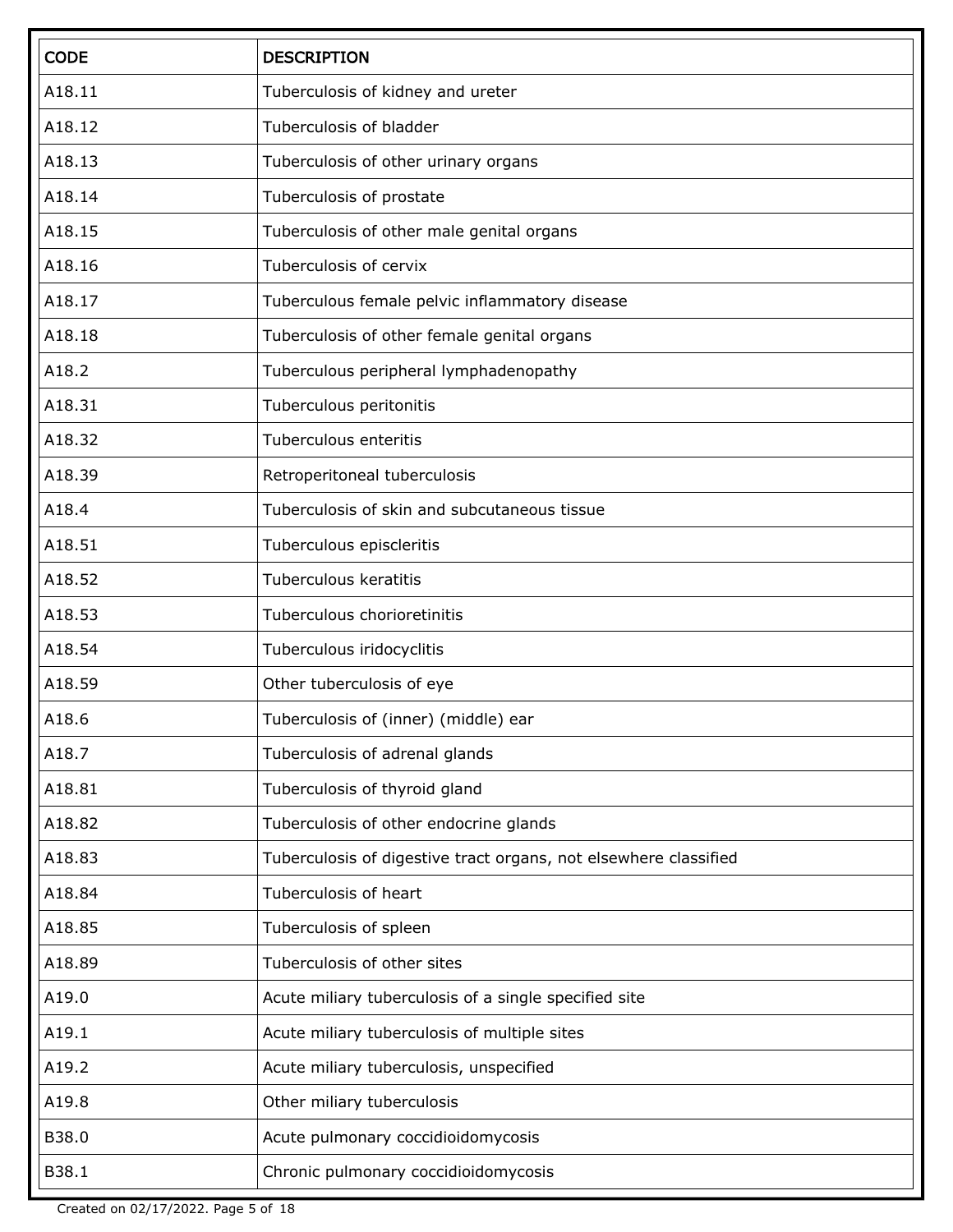| <b>CODE</b> | <b>DESCRIPTION</b>                                                               |
|-------------|----------------------------------------------------------------------------------|
| B38.3       | Cutaneous coccidioidomycosis                                                     |
| B38.4       | Coccidioidomycosis meningitis                                                    |
| B38.7       | Disseminated coccidioidomycosis                                                  |
| B38.81      | Prostatic coccidioidomycosis                                                     |
| B38.89      | Other forms of coccidioidomycosis                                                |
| B39.0       | Acute pulmonary histoplasmosis capsulati                                         |
| B39.1       | Chronic pulmonary histoplasmosis capsulati                                       |
| B39.3       | Disseminated histoplasmosis capsulati                                            |
| B39.5       | Histoplasmosis duboisii                                                          |
| C82.01      | Follicular lymphoma grade I, lymph nodes of head, face, and neck                 |
| C82.02      | Follicular lymphoma grade I, intrathoracic lymph nodes                           |
| C82.03      | Follicular lymphoma grade I, intra-abdominal lymph nodes                         |
| C82.04      | Follicular lymphoma grade I, lymph nodes of axilla and upper limb                |
| C82.05      | Follicular lymphoma grade I, lymph nodes of inguinal region and lower limb       |
| C82.06      | Follicular lymphoma grade I, intrapelvic lymph nodes                             |
| C82.07      | Follicular lymphoma grade I, spleen                                              |
| C82.08      | Follicular lymphoma grade I, lymph nodes of multiple sites                       |
| C82.09      | Follicular lymphoma grade I, extranodal and solid organ sites                    |
| C82.11      | Follicular lymphoma grade II, lymph nodes of head, face, and neck                |
| C82.12      | Follicular lymphoma grade II, intrathoracic lymph nodes                          |
| C82.13      | Follicular lymphoma grade II, intra-abdominal lymph nodes                        |
| C82.14      | Follicular lymphoma grade II, lymph nodes of axilla and upper limb               |
| C82.15      | Follicular lymphoma grade II, lymph nodes of inguinal region and lower limb      |
| C82.16      | Follicular lymphoma grade II, intrapelvic lymph nodes                            |
| C82.17      | Follicular lymphoma grade II, spleen                                             |
| C82.18      | Follicular lymphoma grade II, lymph nodes of multiple sites                      |
| C82.19      | Follicular lymphoma grade II, extranodal and solid organ sites                   |
| C82.21      | Follicular lymphoma grade III, unspecified, lymph nodes of head, face, and neck  |
| C82.22      | Follicular lymphoma grade III, unspecified, intrathoracic lymph nodes            |
| C82.23      | Follicular lymphoma grade III, unspecified, intra-abdominal lymph nodes          |
| C82.24      | Follicular lymphoma grade III, unspecified, lymph nodes of axilla and upper limb |
| C82.25      | Follicular lymphoma grade III, unspecified, lymph nodes of inguinal region and   |

Created on 02/17/2022. Page 6 of 18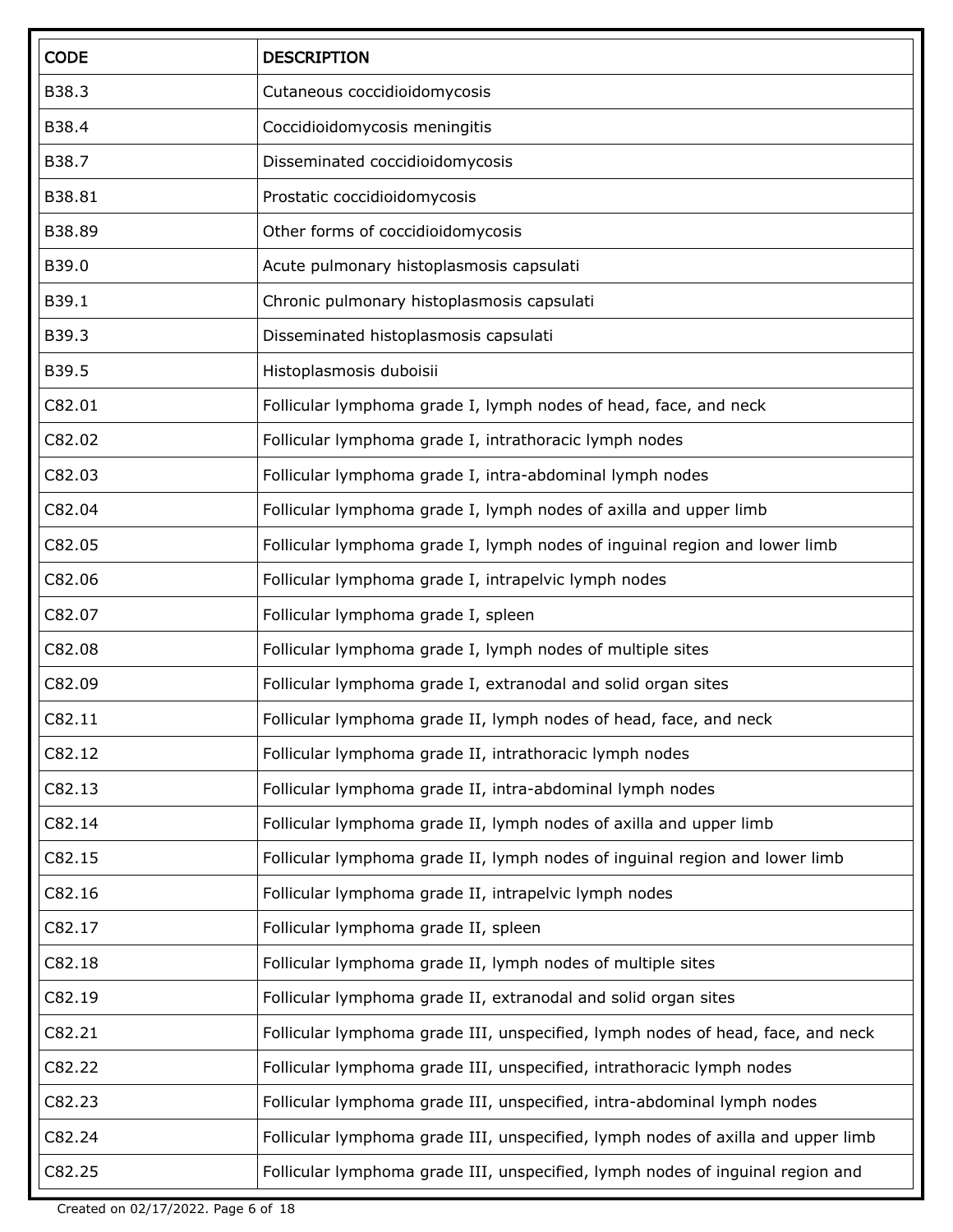| <b>CODE</b> | <b>DESCRIPTION</b>                                                              |
|-------------|---------------------------------------------------------------------------------|
|             | lower limb                                                                      |
| C82.26      | Follicular lymphoma grade III, unspecified, intrapelvic lymph nodes             |
| C82.27      | Follicular lymphoma grade III, unspecified, spleen                              |
| C82.28      | Follicular lymphoma grade III, unspecified, lymph nodes of multiple sites       |
| C82.29      | Follicular lymphoma grade III, unspecified, extranodal and solid organ sites    |
| C82.31      | Follicular lymphoma grade IIIa, lymph nodes of head, face, and neck             |
| C82.32      | Follicular lymphoma grade IIIa, intrathoracic lymph nodes                       |
| C82.33      | Follicular lymphoma grade IIIa, intra-abdominal lymph nodes                     |
| C82.34      | Follicular lymphoma grade IIIa, lymph nodes of axilla and upper limb            |
| C82.35      | Follicular lymphoma grade IIIa, lymph nodes of inguinal region and lower limb   |
| C82.36      | Follicular lymphoma grade IIIa, intrapelvic lymph nodes                         |
| C82.37      | Follicular lymphoma grade IIIa, spleen                                          |
| C82.38      | Follicular lymphoma grade IIIa, lymph nodes of multiple sites                   |
| C82.39      | Follicular lymphoma grade IIIa, extranodal and solid organ sites                |
| C82.41      | Follicular lymphoma grade IIIb, lymph nodes of head, face, and neck             |
| C82.42      | Follicular lymphoma grade IIIb, intrathoracic lymph nodes                       |
| C82.43      | Follicular lymphoma grade IIIb, intra-abdominal lymph nodes                     |
| C82.44      | Follicular lymphoma grade IIIb, lymph nodes of axilla and upper limb            |
| C82.45      | Follicular lymphoma grade IIIb, lymph nodes of inguinal region and lower limb   |
| C82.46      | Follicular lymphoma grade IIIb, intrapelvic lymph nodes                         |
| C82.47      | Follicular lymphoma grade IIIb, spleen                                          |
| C82.48      | Follicular lymphoma grade IIIb, lymph nodes of multiple sites                   |
| <b>CODE</b> | <b>DESCRIPTION</b>                                                              |
| C82.49      | Follicular lymphoma grade IIIb, extranodal and solid organ sites                |
| C82.51      | Diffuse follicle center lymphoma, lymph nodes of head, face, and neck           |
| C82.52      | Diffuse follicle center lymphoma, intrathoracic lymph nodes                     |
| C82.53      | Diffuse follicle center lymphoma, intra-abdominal lymph nodes                   |
| C82.54      | Diffuse follicle center lymphoma, lymph nodes of axilla and upper limb          |
| C82.55      | Diffuse follicle center lymphoma, lymph nodes of inguinal region and lower limb |
| C82.56      | Diffuse follicle center lymphoma, intrapelvic lymph nodes                       |
| C82.57      | Diffuse follicle center lymphoma, spleen                                        |
| C82.58      | Diffuse follicle center lymphoma, lymph nodes of multiple sites                 |

Created on 02/17/2022. Page 7 of 18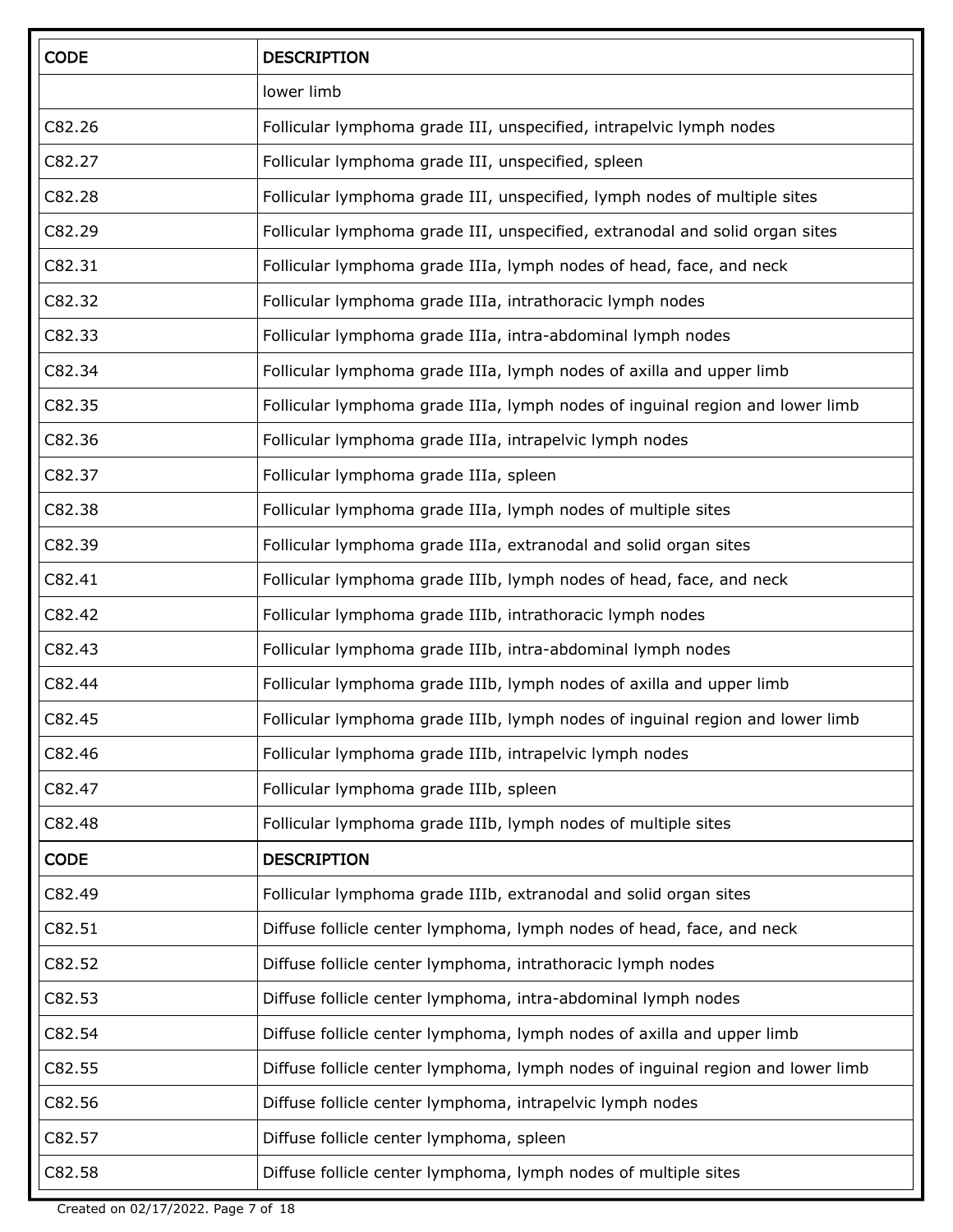| <b>CODE</b> | <b>DESCRIPTION</b>                                                                |
|-------------|-----------------------------------------------------------------------------------|
| C82.59      | Diffuse follicle center lymphoma, extranodal and solid organ sites                |
| C82.61      | Cutaneous follicle center lymphoma, lymph nodes of head, face, and neck           |
| C82.62      | Cutaneous follicle center lymphoma, intrathoracic lymph nodes                     |
| C82.63      | Cutaneous follicle center lymphoma, intra-abdominal lymph nodes                   |
| C82.64      | Cutaneous follicle center lymphoma, lymph nodes of axilla and upper limb          |
| C82.65      | Cutaneous follicle center lymphoma, lymph nodes of inguinal region and lower limb |
| C82.66      | Cutaneous follicle center lymphoma, intrapelvic lymph nodes                       |
| C82.67      | Cutaneous follicle center lymphoma, spleen                                        |
| C82.68      | Cutaneous follicle center lymphoma, lymph nodes of multiple sites                 |
| C82.69      | Cutaneous follicle center lymphoma, extranodal and solid organ sites              |
| C82.81      | Other types of follicular lymphoma, lymph nodes of head, face, and neck           |
| C82.82      | Other types of follicular lymphoma, intrathoracic lymph nodes                     |
| C82.83      | Other types of follicular lymphoma, intra-abdominal lymph nodes                   |
| C82.84      | Other types of follicular lymphoma, lymph nodes of axilla and upper limb          |
| C82.85      | Other types of follicular lymphoma, lymph nodes of inguinal region and lower limb |
| C82.86      | Other types of follicular lymphoma, intrapelvic lymph nodes                       |
| C82.87      | Other types of follicular lymphoma, spleen                                        |
| C82.88      | Other types of follicular lymphoma, lymph nodes of multiple sites                 |
| C82.89      | Other types of follicular lymphoma, extranodal and solid organ sites              |
| C82.91      | Follicular lymphoma, unspecified, lymph nodes of head, face, and neck             |
| C82.92      | Follicular lymphoma, unspecified, intrathoracic lymph nodes                       |
| C82.93      | Follicular lymphoma, unspecified, intra-abdominal lymph nodes                     |
| C82.94      | Follicular lymphoma, unspecified, lymph nodes of axilla and upper limb            |
| C82.95      | Follicular lymphoma, unspecified, lymph nodes of inguinal region and lower limb   |
| C82.96      | Follicular lymphoma, unspecified, intrapelvic lymph nodes                         |
| C82.97      | Follicular lymphoma, unspecified, spleen                                          |
| C82.98      | Follicular lymphoma, unspecified, lymph nodes of multiple sites                   |
| C82.99      | Follicular lymphoma, unspecified, extranodal and solid organ sites                |
| D80.0       | Hereditary hypogammaglobulinemia                                                  |
| D80.1       | Nonfamilial hypogammaglobulinemia                                                 |
| D80.2       | Selective deficiency of immunoglobulin A [IgA]                                    |
| D80.3       | Selective deficiency of immunoglobulin G [IgG] subclasses                         |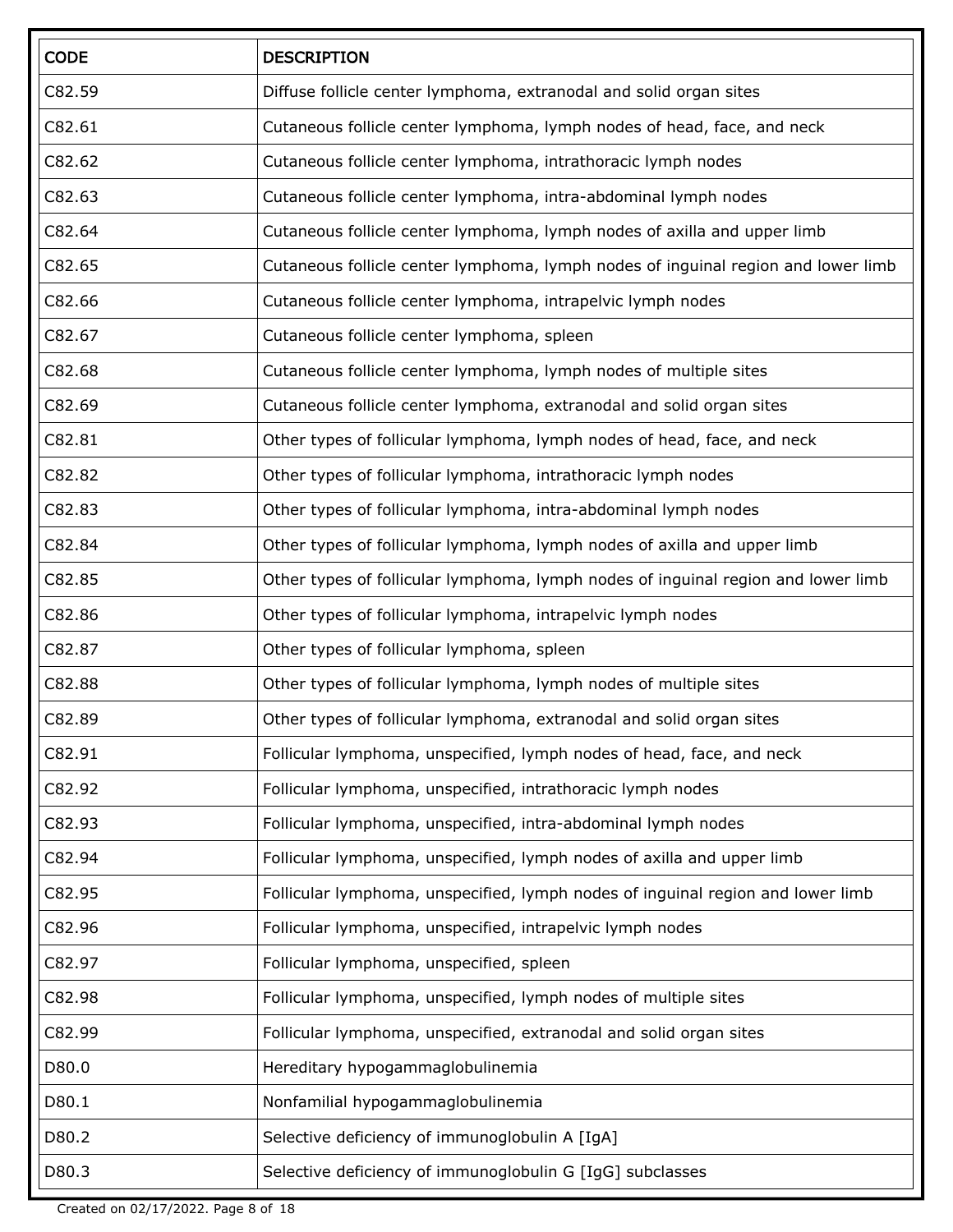| <b>CODE</b> | <b>DESCRIPTION</b>                                                                      |
|-------------|-----------------------------------------------------------------------------------------|
| D80.4       | Selective deficiency of immunoglobulin M [IgM]                                          |
| D80.5       | Immunodeficiency with increased immunoglobulin M [IgM]                                  |
| D80.6       | Antibody deficiency with near-normal immunoglobulins or with<br>hyperimmunoglobulinemia |
| D80.7       | Transient hypogammaglobulinemia of infancy                                              |
| D80.8       | Other immunodeficiencies with predominantly antibody defects                            |
| D80.9       | Immunodeficiency with predominantly antibody defects, unspecified                       |
| D89.810     | Acute graft-versus-host disease                                                         |
| D89.811     | Chronic graft-versus-host disease                                                       |
| D89.812     | Acute on chronic graft-versus-host disease                                              |
| D89.813     | Graft-versus-host disease, unspecified                                                  |
| E20.0       | Idiopathic hypoparathyroidism                                                           |
| E20.8       | Other hypoparathyroidism                                                                |
| E20.9       | Hypoparathyroidism, unspecified                                                         |
| E21.0       | Primary hyperparathyroidism                                                             |
| E21.1       | Secondary hyperparathyroidism, not elsewhere classified                                 |
| E21.2       | Other hyperparathyroidism                                                               |
| E21.3       | Hyperparathyroidism, unspecified                                                        |
| E41         | Nutritional marasmus                                                                    |
| E43         | Unspecified severe protein-calorie malnutrition                                         |
| E55.0       | Rickets, active                                                                         |
| E55.9*      | Vitamin D deficiency, unspecified                                                       |
| E66.01      | Morbid (severe) obesity due to excess calories                                          |
| E66.09      | Other obesity due to excess calories                                                    |
| E66.1       | Drug-induced obesity                                                                    |
| E66.2       | Morbid (severe) obesity with alveolar hypoventilation                                   |
| E66.8       | Other obesity                                                                           |
| E67.3       | Hypervitaminosis D                                                                      |
| E67.8       | Other specified hyperalimentation                                                       |
| E68         | Sequelae of hyperalimentation                                                           |
| E83.30      | Disorder of phosphorus metabolism, unspecified                                          |
| E83.31      | Familial hypophosphatemia                                                               |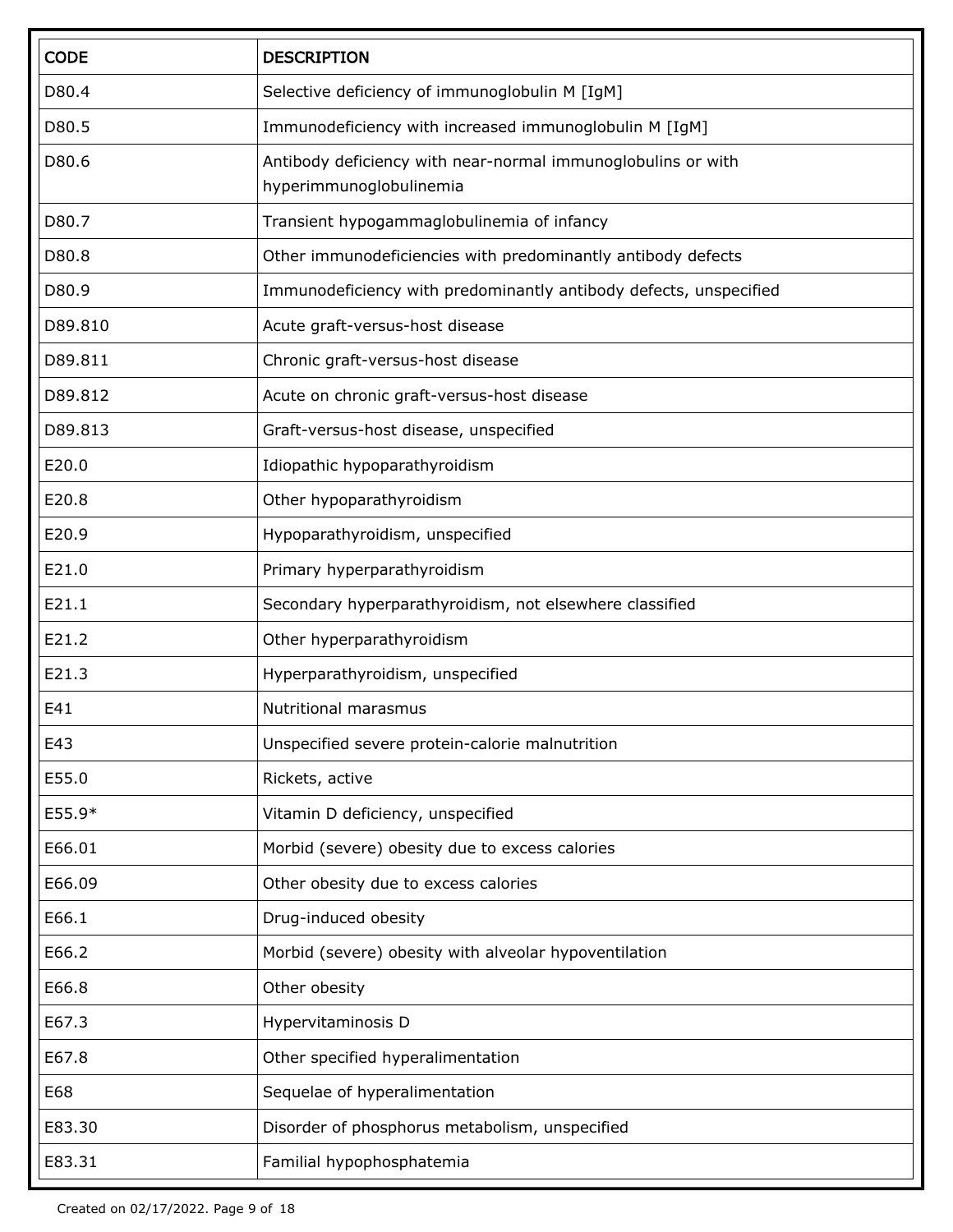| <b>CODE</b> | <b>DESCRIPTION</b>                                                                                           |
|-------------|--------------------------------------------------------------------------------------------------------------|
| E83.32      | Hereditary vitamin D-dependent rickets (type 1) (type 2)                                                     |
| E83.39      | Other disorders of phosphorus metabolism                                                                     |
| E83.50*     | Unspecified disorder of calcium metabolism                                                                   |
| E83.51      | Hypocalcemia                                                                                                 |
| E83.52      | Hypercalcemia                                                                                                |
| E84.0       | Cystic fibrosis with pulmonary manifestations                                                                |
| E84.11      | Meconium ileus in cystic fibrosis                                                                            |
| E84.19      | Cystic fibrosis with other intestinal manifestations                                                         |
| E84.8       | Cystic fibrosis with other manifestations                                                                    |
| E84.9       | Cystic fibrosis, unspecified                                                                                 |
| E89.2       | Postprocedural hypoparathyroidism                                                                            |
| E89.820     | Postprocedural hematoma of an endocrine system organ or structure following an<br>endocrine system procedure |
| E89.821     | Postprocedural hematoma of an endocrine system organ or structure following other<br>procedure               |
| E89.822     | Postprocedural seroma of an endocrine system organ or structure following an<br>endocrine system procedure   |
| E89.823     | Postprocedural seroma of an endocrine system organ or structure following other<br>procedure                 |
| J63.2       | Berylliosis                                                                                                  |
| K50.00      | Crohn's disease of small intestine without complications                                                     |
| K50.011     | Crohn's disease of small intestine with rectal bleeding                                                      |
| K50.012     | Crohn's disease of small intestine with intestinal obstruction                                               |
| K50.013     | Crohn's disease of small intestine with fistula                                                              |
| K50.014     | Crohn's disease of small intestine with abscess                                                              |
| K50.018     | Crohn's disease of small intestine with other complication                                                   |
| K50.019     | Crohn's disease of small intestine with unspecified complications                                            |
| K50.10      | Crohn's disease of large intestine without complications                                                     |
| K50.111     | Crohn's disease of large intestine with rectal bleeding                                                      |
| K50.112     | Crohn's disease of large intestine with intestinal obstruction                                               |
| K50.113     | Crohn's disease of large intestine with fistula                                                              |
| K50.114     | Crohn's disease of large intestine with abscess                                                              |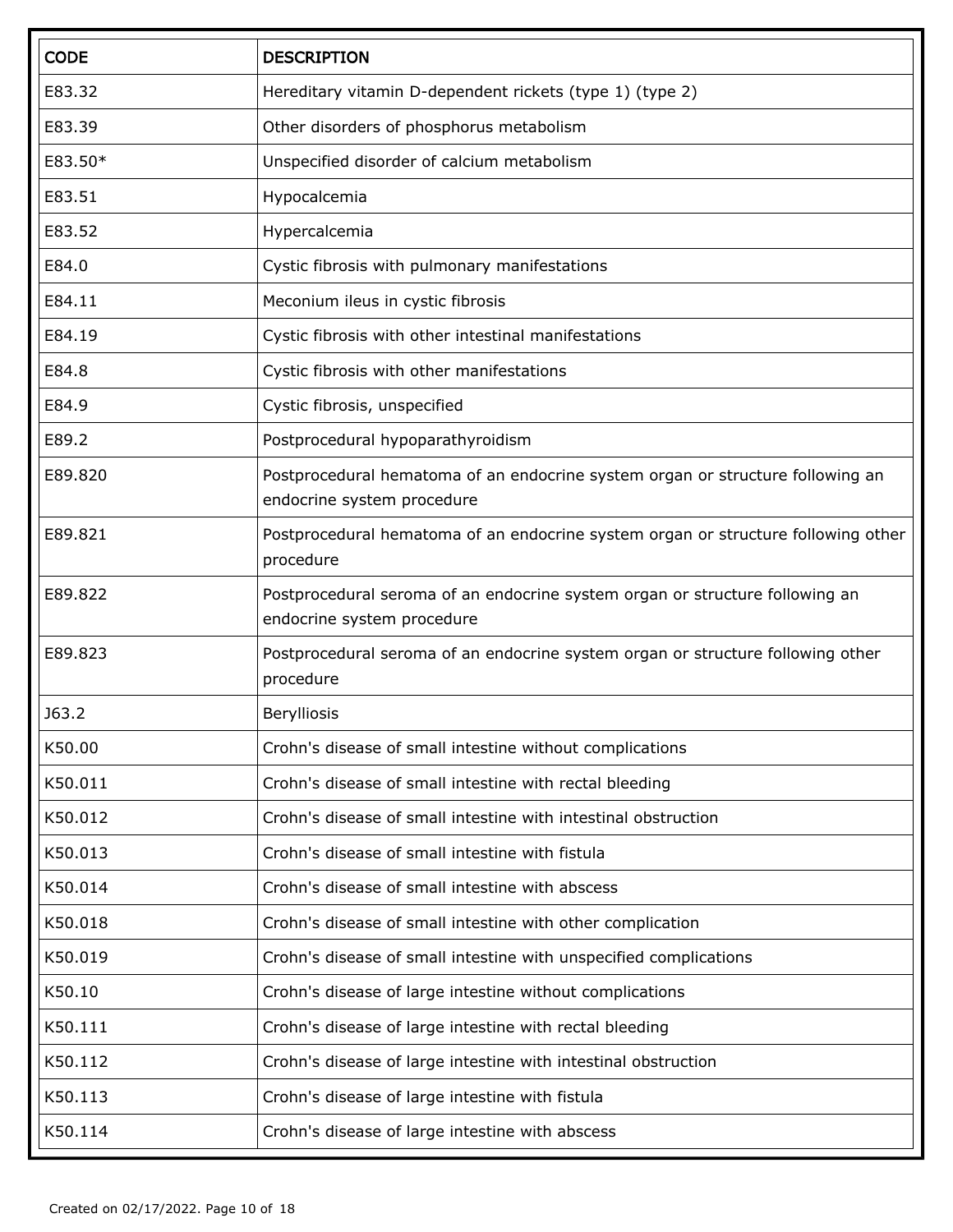| <b>CODE</b> | <b>DESCRIPTION</b>                                                               |
|-------------|----------------------------------------------------------------------------------|
| K50.118     | Crohn's disease of large intestine with other complication                       |
| K50.119     | Crohn's disease of large intestine with unspecified complications                |
| K50.80      | Crohn's disease of both small and large intestine without complications          |
| K50.811     | Crohn's disease of both small and large intestine with rectal bleeding           |
| K50.812     | Crohn's disease of both small and large intestine with intestinal obstruction    |
| K50.813     | Crohn's disease of both small and large intestine with fistula                   |
| K50.814     | Crohn's disease of both small and large intestine with abscess                   |
| K50.818     | Crohn's disease of both small and large intestine with other complication        |
| K50.819     | Crohn's disease of both small and large intestine with unspecified complications |
| K50.90      | Crohn's disease, unspecified, without complications                              |
| K50.911     | Crohn's disease, unspecified, with rectal bleeding                               |
| K50.912     | Crohn's disease, unspecified, with intestinal obstruction                        |
| K50.913     | Crohn's disease, unspecified, with fistula                                       |
| K50.914     | Crohn's disease, unspecified, with abscess                                       |
| K50.918     | Crohn's disease, unspecified, with other complication                            |
| K52.0       | Gastroenteritis and colitis due to radiation                                     |
| K70.2       | Alcoholic fibrosis and sclerosis of liver                                        |
| K70.30      | Alcoholic cirrhosis of liver without ascites                                     |
| K70.31      | Alcoholic cirrhosis of liver with ascites                                        |
| K74.1       | Hepatic sclerosis                                                                |
| K74.2       | Hepatic fibrosis with hepatic sclerosis                                          |
| K74.3       | Primary biliary cirrhosis                                                        |
| K74.4       | Secondary biliary cirrhosis                                                      |
| K74.5       | Biliary cirrhosis, unspecified                                                   |
| K74.60      | Unspecified cirrhosis of liver                                                   |
| K74.69      | Other cirrhosis of liver                                                         |
| K76.9       | Liver disease, unspecified                                                       |
| K83.5       | <b>Biliary cyst</b>                                                              |
| K83.8       | Other specified diseases of biliary tract                                        |
| K85.00      | Idiopathic acute pancreatitis without necrosis or infection                      |
| K85.01      | Idiopathic acute pancreatitis with uninfected necrosis                           |
| K85.02      | Idiopathic acute pancreatitis with infected necrosis                             |

Created on 02/17/2022. Page 11 of 18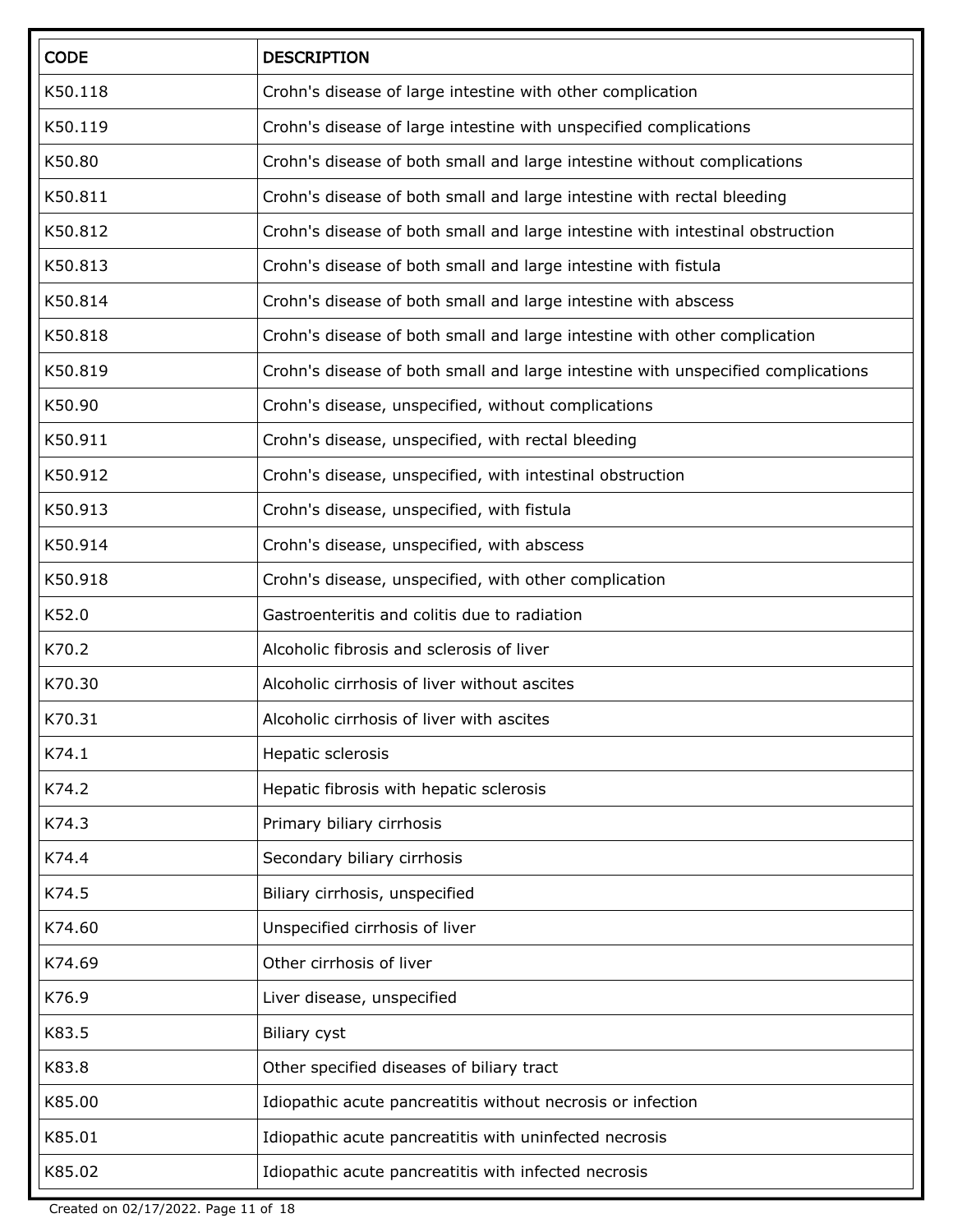| <b>CODE</b> | <b>DESCRIPTION</b>                                               |
|-------------|------------------------------------------------------------------|
| K85.10      | Biliary acute pancreatitis without necrosis or infection         |
| K85.11      | Biliary acute pancreatitis with uninfected necrosis              |
| K85.12      | Biliary acute pancreatitis with infected necrosis                |
| K85.20      | Alcohol induced acute pancreatitis without necrosis or infection |
| K85.21      | Alcohol induced acute pancreatitis with uninfected necrosis      |
| K85.22      | Alcohol induced acute pancreatitis with infected necrosis        |
| K85.30      | Drug induced acute pancreatitis without necrosis or infection    |
| K85.31      | Drug induced acute pancreatitis with uninfected necrosis         |
| K85.32      | Drug induced acute pancreatitis with infected necrosis           |
| K85.80      | Other acute pancreatitis without necrosis or infection           |
| K85.81      | Other acute pancreatitis with uninfected necrosis                |
| K85.82      | Other acute pancreatitis with infected necrosis                  |
| K85.90      | Acute pancreatitis without necrosis or infection, unspecified    |
| K85.91      | Acute pancreatitis with uninfected necrosis, unspecified         |
| K85.92      | Acute pancreatitis with infected necrosis, unspecified           |
| K86.0       | Alcohol-induced chronic pancreatitis                             |
| K86.1       | Other chronic pancreatitis                                       |
| K86.2       | Cyst of pancreas                                                 |
| K86.3       | Pseudocyst of pancreas                                           |
| K86.81      | Exocrine pancreatic insufficiency                                |
| K86.89      | Other specified diseases of pancreas                             |
| K90.0       | Celiac disease                                                   |
| K90.1       | Tropical sprue                                                   |
| K90.2       | Blind loop syndrome, not elsewhere classified                    |
| K90.3       | Pancreatic steatorrhea                                           |
| K90.41      | Non-celiac gluten sensitivity                                    |
| K90.49      | Malabsorption due to intolerance, not elsewhere classified       |
| K90.89      | Other intestinal malabsorption                                   |
| K90.9       | Intestinal malabsorption, unspecified                            |
| K91.2       | Postsurgical malabsorption, not elsewhere classified             |
| L40.0       | Psoriasis vulgaris                                               |
| L40.1       | Generalized pustular psoriasis                                   |

Created on 02/17/2022. Page 12 of 18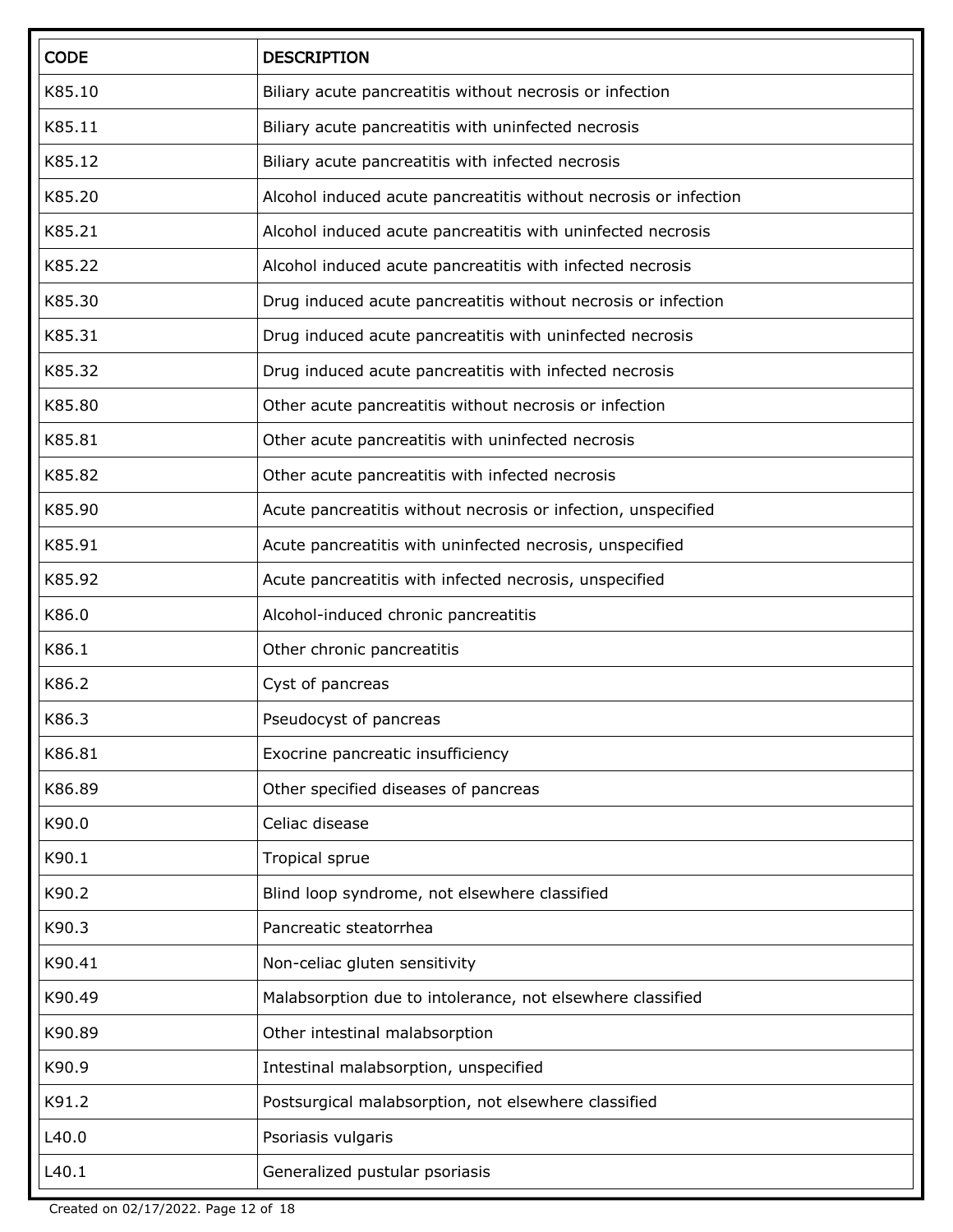| <b>CODE</b>         | <b>DESCRIPTION</b>                                                                                                                                                                                |  |
|---------------------|---------------------------------------------------------------------------------------------------------------------------------------------------------------------------------------------------|--|
| L40.2               | Acrodermatitis continua                                                                                                                                                                           |  |
| L40.3               | Pustulosis palmaris et plantaris                                                                                                                                                                  |  |
| L40.4               | Guttate psoriasis                                                                                                                                                                                 |  |
| L40.50              | Arthropathic psoriasis, unspecified                                                                                                                                                               |  |
| L40.51              | Distal interphalangeal psoriatic arthropathy                                                                                                                                                      |  |
| L40.52              | Psoriatic arthritis mutilans                                                                                                                                                                      |  |
| L40.53              | Psoriatic spondylitis                                                                                                                                                                             |  |
| L40.54              | Psoriatic juvenile arthropathy                                                                                                                                                                    |  |
| L40.59              | Other psoriatic arthropathy                                                                                                                                                                       |  |
| L40.8               | Other psoriasis                                                                                                                                                                                   |  |
| L40.9               | Psoriasis, unspecified                                                                                                                                                                            |  |
| M80.00XA - M80.88XS | Age-related osteoporosis with current pathological fracture, unspecified site, initial<br>encounter for fracture - Other osteoporosis with current pathological fracture,<br>vertebra(e), sequela |  |
| <b>M80.8AXA</b>     | Other osteoporosis with current pathological fracture, other site, initial encounter for<br>fracture                                                                                              |  |
| <b>M80.8AXD</b>     | Other osteoporosis with current pathological fracture, other site, subsequent<br>encounter for fracture with routine healing                                                                      |  |
| M80.8AXG            | Other osteoporosis with current pathological fracture, other site, subsequent<br>encounter for fracture with delayed healing                                                                      |  |
| <b>M80.8AXK</b>     | Other osteoporosis with current pathological fracture, other site, subsequent<br>encounter for fracture with nonunion                                                                             |  |
| M80.8AXP            | Other osteoporosis with current pathological fracture, other site, subsequent<br>encounter for fracture with malunion                                                                             |  |
| <b>M80.8AXS</b>     | Other osteoporosis with current pathological fracture, other site, sequela                                                                                                                        |  |
| M81.0               | Age-related osteoporosis without current pathological fracture                                                                                                                                    |  |
| M81.6               | Localized osteoporosis [Lequesne]                                                                                                                                                                 |  |
| M81.8               | Other osteoporosis without current pathological fracture                                                                                                                                          |  |
| M83.0               | Puerperal osteomalacia                                                                                                                                                                            |  |
| M83.1               | Senile osteomalacia                                                                                                                                                                               |  |
| M83.2               | Adult osteomalacia due to malabsorption                                                                                                                                                           |  |
| M83.3               | Adult osteomalacia due to malnutrition                                                                                                                                                            |  |
| M83.4               | Aluminum bone disease                                                                                                                                                                             |  |
| M83.5               | Other drug-induced osteomalacia in adults                                                                                                                                                         |  |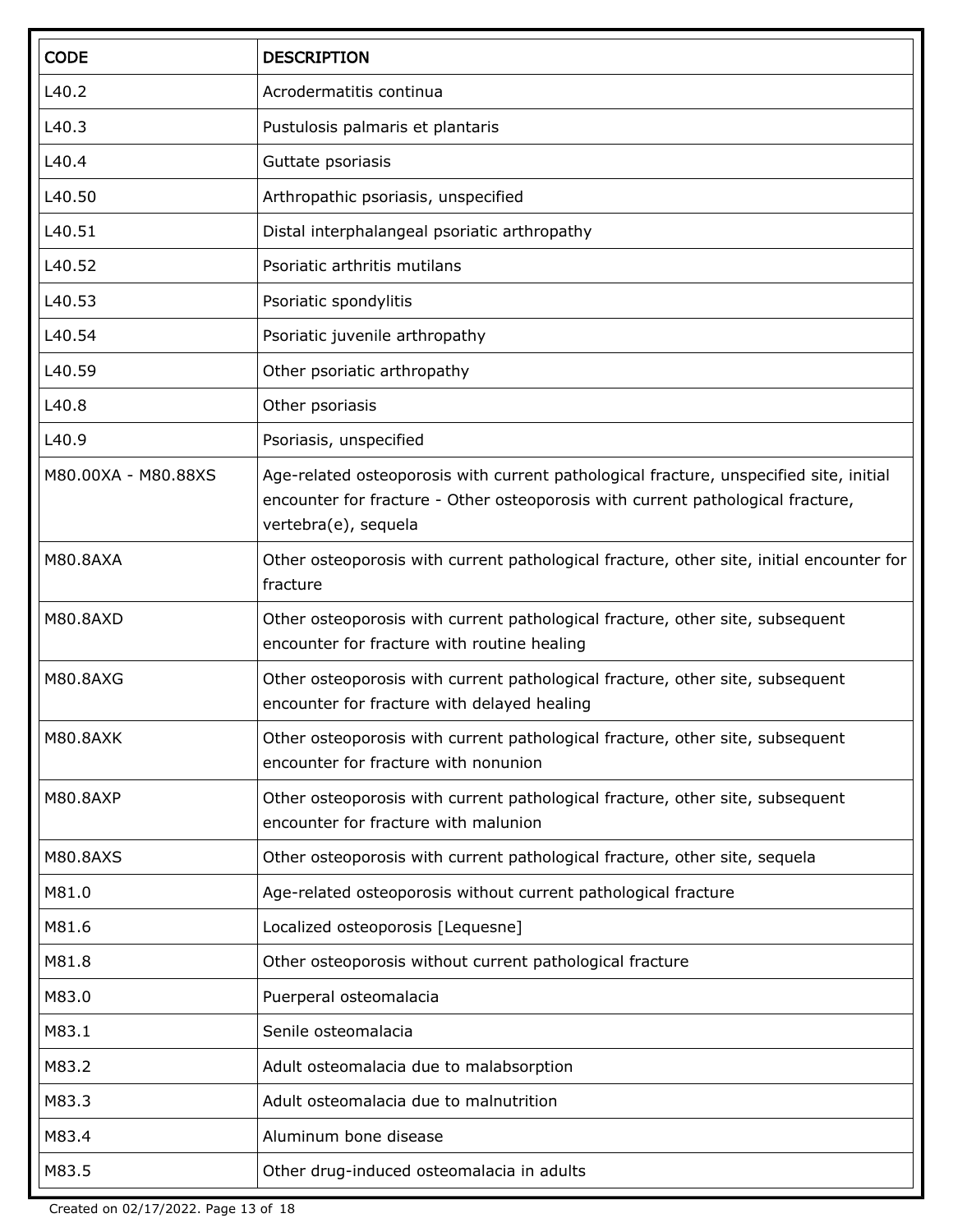| <b>CODE</b> | <b>DESCRIPTION</b>                                                           |  |
|-------------|------------------------------------------------------------------------------|--|
| M83.8       | Other adult osteomalacia                                                     |  |
| M83.9       | Adult osteomalacia, unspecified                                              |  |
| M85.80*     | Other specified disorders of bone density and structure, unspecified site    |  |
| M85.831*    | Other specified disorders of bone density and structure, right forearm       |  |
| M85.832*    | Other specified disorders of bone density and structure, left forearm        |  |
| M85.839*    | Other specified disorders of bone density and structure, unspecified forearm |  |
| M85.851*    | Other specified disorders of bone density and structure, right thigh         |  |
| M85.852*    | Other specified disorders of bone density and structure, left thigh          |  |
| M85.859*    | Other specified disorders of bone density and structure, unspecified thigh   |  |
| <b>CODE</b> | <b>DESCRIPTION</b>                                                           |  |
| M85.88*     | Other specified disorders of bone density and structure, other site          |  |
| M85.89*     | Other specified disorders of bone density and structure, multiple sites      |  |
| M85.9*      | Disorder of bone density and structure, unspecified                          |  |
| M89.9*      | Disorder of bone, unspecified                                                |  |
| N18.30      | Chronic kidney disease, stage 3 unspecified                                  |  |
| N18.31      | Chronic kidney disease, stage 3a                                             |  |
| N18.32      | Chronic kidney disease, stage 3b                                             |  |
| N18.4       | Chronic kidney disease, stage 4 (severe)                                     |  |
| N18.5       | Chronic kidney disease, stage 5                                              |  |
| N18.6       | End stage renal disease                                                      |  |
| N25.81      | Secondary hyperparathyroidism of renal origin                                |  |
| Q78.2       | Osteopetrosis                                                                |  |
| Z68.30      | Body mass index [BMI] 30.0-30.9, adult                                       |  |
| Z68.31      | Body mass index [BMI] 31.0-31.9, adult                                       |  |
| Z68.32      | Body mass index [BMI] 32.0-32.9, adult                                       |  |
| Z68.33      | Body mass index [BMI] 33.0-33.9, adult                                       |  |
| Z68.34      | Body mass index [BMI] 34.0-34.9, adult                                       |  |
| Z68.35      | Body mass index [BMI] 35.0-35.9, adult                                       |  |
| Z68.36      | Body mass index [BMI] 36.0-36.9, adult                                       |  |
| Z68.37      | Body mass index [BMI] 37.0-37.9, adult                                       |  |
| Z68.38      | Body mass index [BMI] 38.0-38.9, adult                                       |  |
| Z68.39      | Body mass index [BMI] 39.0-39.9, adult                                       |  |

Created on 02/17/2022. Page 14 of 18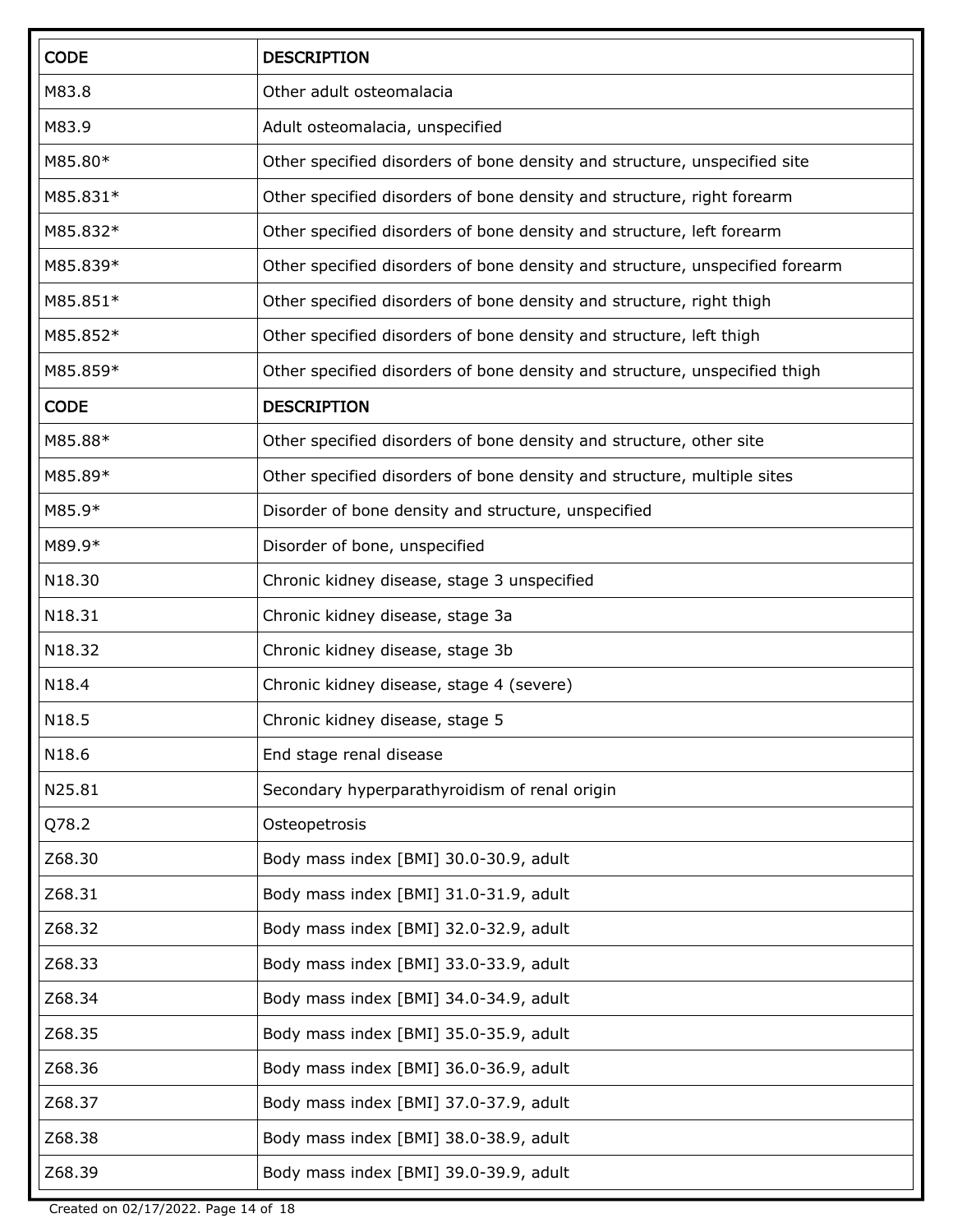| <b>CODE</b> | <b>DESCRIPTION</b>                                                                          |  |
|-------------|---------------------------------------------------------------------------------------------|--|
| Z68.41      | Body mass index [BMI] 40.0-44.9, adult                                                      |  |
| Z68.42      | Body mass index [BMI] 45.0-49.9, adult                                                      |  |
| Z68.43      | Body mass index [BMI] 50.0-59.9, adult                                                      |  |
| Z68.44      | Body mass index [BMI] 60.0-69.9, adult                                                      |  |
| Z68.45      | Body mass index [BMI] 70 or greater, adult                                                  |  |
| Z79.3       | Long term (current) use of hormonal contraceptives                                          |  |
| Z79.4       | Long term (current) use of insulin                                                          |  |
| Z79.51      | Long term (current) use of inhaled steroids                                                 |  |
| Z79.52      | Long term (current) use of systemic steroids                                                |  |
| Z79.810     | Long term (current) use of selective estrogen receptor modulators (SERMs)                   |  |
| Z79.811     | Long term (current) use of aromatase inhibitors                                             |  |
| Z79.818     | Long term (current) use of other agents affecting estrogen receptors and estrogen<br>levels |  |
| Z79.82      | Long term (current) use of aspirin                                                          |  |
| Z79.83      | Long term (current) use of bisphosphonates                                                  |  |
| Z79.84      | Long term (current) use of oral hypoglycemic drugs                                          |  |
| Z79.890     | Hormone replacement therapy                                                                 |  |
| Z79.891     | Long term (current) use of opiate analgesic                                                 |  |
| Z79.899     | Other long term (current) drug therapy                                                      |  |

#### **Group 1 Medical Necessity ICD-10-CM Codes Asterisk Explanation:**

E55.9\* If more than one LCD-listed condition contributes to vitamin D deficiency in a given patient and/or is improved by vitamin D administration, coders should use: ICD-10 E55.9 UNSPECIFIED VITAMIN D DEFICIENCY. This code should not be used for any other indication.

E83.50\* Use only for HYPERCALCIURIA

\*Osteopenia should be reported using ICD-10-CM codes M85.80, M85.831-M85.839, M85.851-M85.859, M85.88, M85.89, M85.9 or M89.9

#### **Group 2 Paragraph:**

#### **The following ICD-10-CM codes support the medical necessity of CPT code 82652**

**Group 2 Codes:** (17 Codes)

| <b>CODE</b> | <b>DESCRIPTION</b> |
|-------------|--------------------|
| E55.0       | Rickets, active    |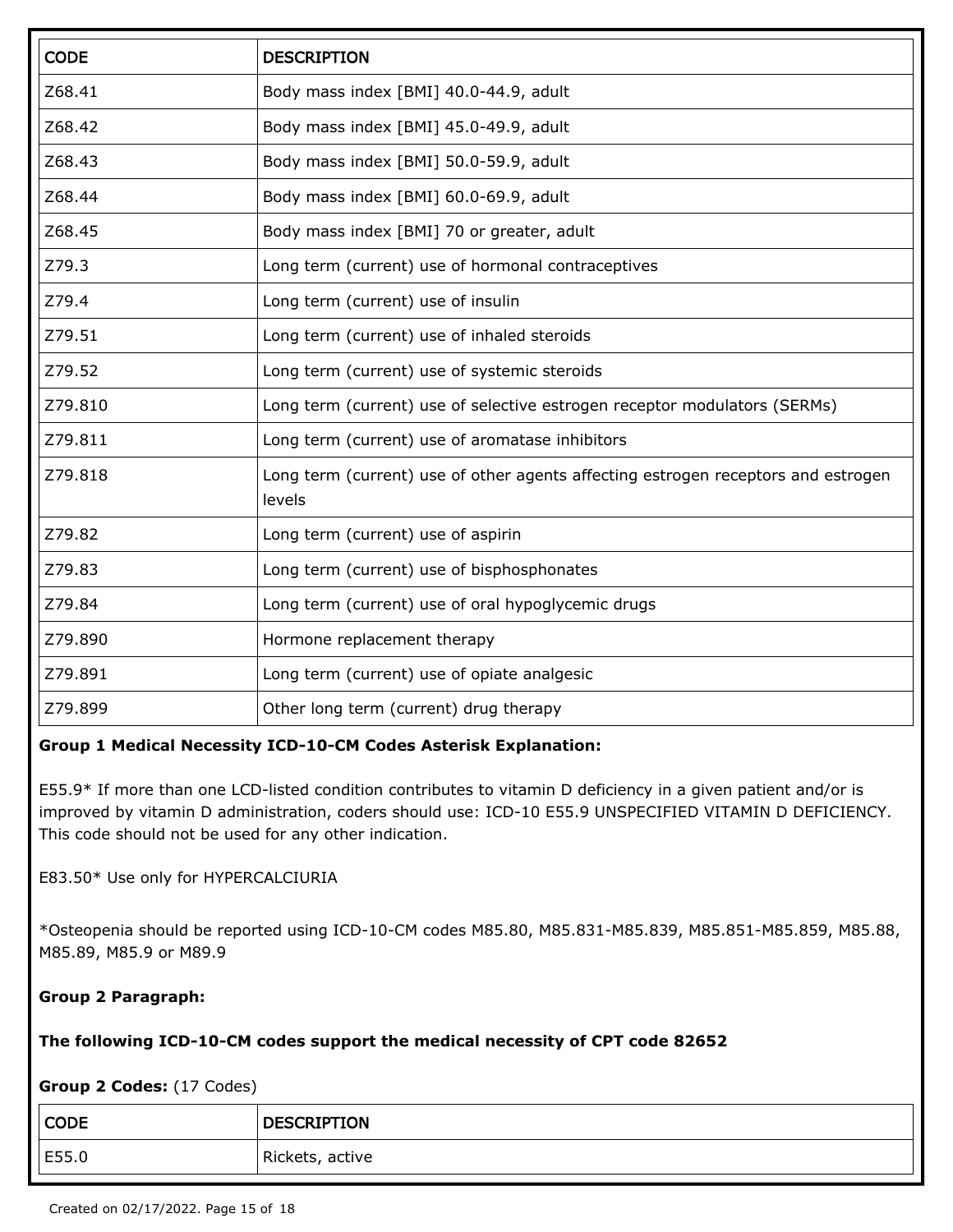| <b>CODE</b> | <b>DESCRIPTION</b>                                         |  |
|-------------|------------------------------------------------------------|--|
| E55.9       | Vitamin D deficiency, unspecified                          |  |
| E83.50*     | Unspecified disorder of calcium metabolism                 |  |
| E83.52*     | Hypercalcemia                                              |  |
| M83.0       | Puerperal osteomalacia                                     |  |
| M83.1       | Senile osteomalacia                                        |  |
| M83.2       | Adult osteomalacia due to malabsorption                    |  |
| M83.3       | Adult osteomalacia due to malnutrition                     |  |
| M83.4       | Aluminum bone disease                                      |  |
| M83.5       | Other drug-induced osteomalacia in adults                  |  |
| M83.8       | Other adult osteomalacia                                   |  |
| M83.9*      | Adult osteomalacia, unspecified                            |  |
| N20.0       | Calculus of kidney                                         |  |
| N20.1       | Calculus of ureter                                         |  |
| N20.2       | Calculus of kidney with calculus of ureter                 |  |
| N20.9       | Urinary calculus, unspecified                              |  |
| N22         | Calculus of urinary tract in diseases classified elsewhere |  |

### **Group 2 Medical Necessity ICD-10-CM Codes Asterisk Explanation:**

M83.9\* Use only for tumor-induced osteomalacia E83.50\* Use only for unexplained hypercalciuria E83.52\* Use only for unexplained hypercalcemia

### **ICD-10-CM Codes that DO NOT Support Medical Necessity**

### **Group 1 Paragraph:**

All ICD-10-CM codes not listed in this policy under ICD-10-CM Codes that Support Medical Necessity above.

### **Group 1 Codes:**

N/A

## **ICD-10-PCS Codes**

N/A

### **Additional ICD-10 Information**

N/A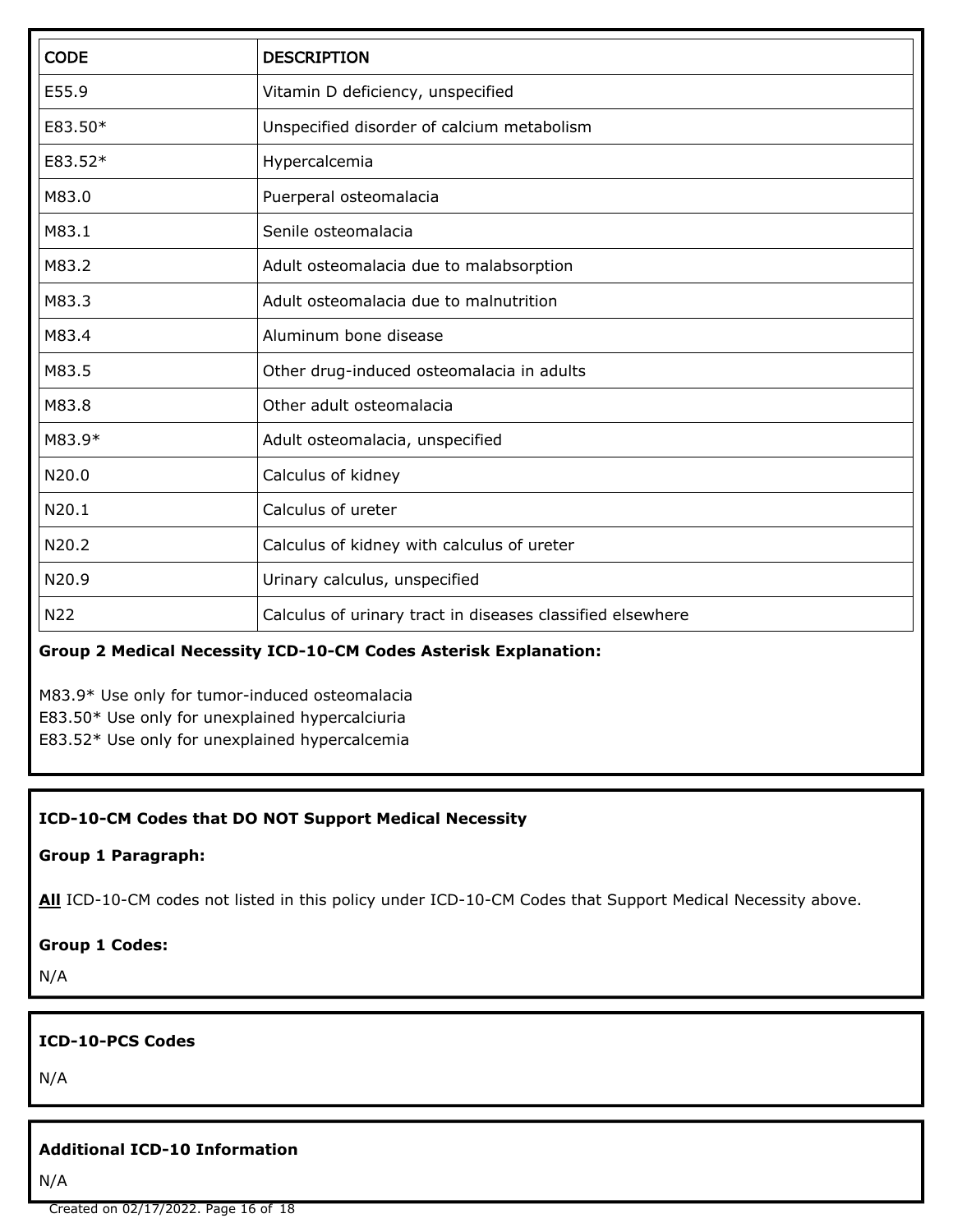#### **Bill Type Codes**

Contractors may specify Bill Types to help providers identify those Bill Types typically used to report this service. Absence of a Bill Type does not guarantee that the article does not apply to that Bill Type. Complete absence of all Bill Types indicates that coverage is not influenced by Bill Type and the article should be assumed to apply equally to all claims.

N/A

#### **Revenue Codes**

Contractors may specify Revenue Codes to help providers identify those Revenue Codes typically used to report this service. In most instances Revenue Codes are purely advisory. Unless specified in the article, services reported under other Revenue Codes are equally subject to this coverage determination. Complete absence of all Revenue Codes indicates that coverage is not influenced by Revenue Code and the article should be assumed to apply equally to all Revenue Codes.

N/A

#### **Other Coding Information**

N/A

# **Revision History Information**

| REVISION<br><b>HISTORY</b><br>∣ DATE | <b>REVISION</b><br><b>HISTORY</b><br><b>NUMBER</b> | <b>REVISION HISTORY EXPLANATION</b>                                                                                                                                                                                                                                                                                                                                                                                                                                                                                                                                                                                |
|--------------------------------------|----------------------------------------------------|--------------------------------------------------------------------------------------------------------------------------------------------------------------------------------------------------------------------------------------------------------------------------------------------------------------------------------------------------------------------------------------------------------------------------------------------------------------------------------------------------------------------------------------------------------------------------------------------------------------------|
| 10/01/2021                           | R <sub>2</sub>                                     | Based on the annual ICD-10 code update, the description for ICD-10 codes Z68.30 and<br>Z68.41 in Group 1 has changed. The language in the "Documentation" section of the<br>article has been corrected to indicate 20 and 50 ng/ml.                                                                                                                                                                                                                                                                                                                                                                                |
| 10/01/2020                           | R1                                                 | Based on the annual ICD-10 code update the following changes have been made in<br>Group 1: ICD-10-CM codes M80.0AXA, M80.0AXD, M80.0ASG, M80.0AXK, M80.0AXK<br>and M80.0AXS have been added to code range M80.00XA - M80.88XS and ICD-10-CM<br>codes M80.8AXA, M80.8AXD, M80.8AXG, M80.8AXK, M80.8AXP and M80.8AXS have<br>been added. ICD-10-CM code N18.3 has been deleted and replaced with N18.30,<br>N18.31 and N18.32. The description for ICD-10-CM codes Z68.30, Z68.31, Z68.32,<br>Z68.33, Z68.34, Z68.35, Z68.36, Z68.37, Z68.38, Z68.39, Z68.41, Z68.42, Z68.43,<br>Z68.44 and Z68.45 has been changed. |

# **Associated Documents**